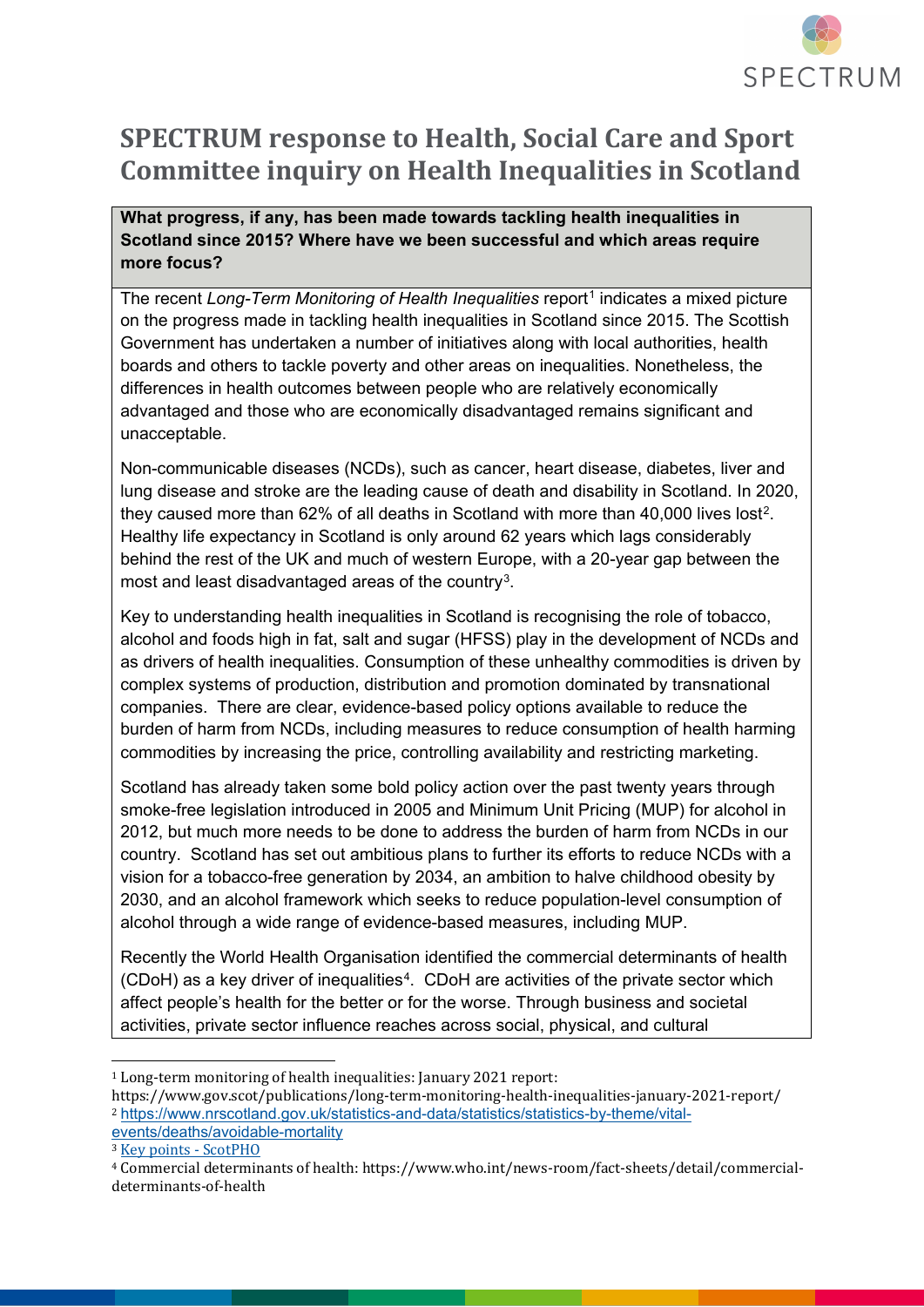environments. This can happen through a wide range of circumstances and processes such as working conditions for employees, supply chain operations, product design and packaging in addition to research funding and lobbying and many more.

Scotland has made a good start in responding to CDoH in its commitment to addressing trade and working conditions through support for the minimum income of healthy living by updating the Scottish Living Wage in line with the annual, evidence-based recommendations, and through its emerging vision for trade that supports more just approaches. Its dignity-based approaches to benefits and move towards cash and housing first approaches reduce stigmatisation, reduce the risk of exploitation by unscrupulous companies and employers and help people move beyond ineffective, discriminatory, bureaucracy-led requirements to fulfil complex eligibility and means testing criteria.

Much more action is required in light of the agenda to build back better after the COVID-19 pandemic. This must include further development of the requirements for the awarding of public contracts. Private companies must be: registered for tax and other liabilities in the UK; meet ILO standards; whose premises are provide a safe, adequately ventilated and regulated physical and social environment, pay the Scottish Living Wage; demonstrate compliance with Scotland's equality outcomes; evidence a company-wide commitment to the sustainable development goals, demonstrate compliance with Nolan etc principles, including predatory marketing, lobbying and sponsorship including through front companies. There must also be a stronger commitment to testing and addressing loopholes in current regulations and guidance.

## **What are the most effective approaches to tackling health inequalities and how successful is Scotland in pursuing such approaches?**

Addressing Scotland's high levels of non-communicable diseases (NCDs) is essential to tackling health inequalities in Scotland. NCDs including tobacco and alcohol use, cardiovascular health, cancer, obesity, diabetes, mental health, amongst others are key factors in driving the vast inequities in health in Scotland. It is important to recognise that NCD prevalence and health inequalities are strongly related to the social and commercial determinants of health and existed prior to the pandemic (which has clearly exacerbated them since). The social determinants model shows clearly that effective action on health inequalities requires structural changes that enhance the environments in which we live, work, play and grow older.

To achieve this, and to enhance health across all social and ethnic groups, it is vital to:

• Move away from the stigmatisation of the individual (for example, those with mental health illness or dependent drinkers) and focus on addressing the determinants of unhealthy behaviours, including the role of unhealthy commodity industries in creating and maintaining those behaviours, while investing in prevention and mitigation that is based on existing evidence or new approaches designed in partnership with communities to create new evidence.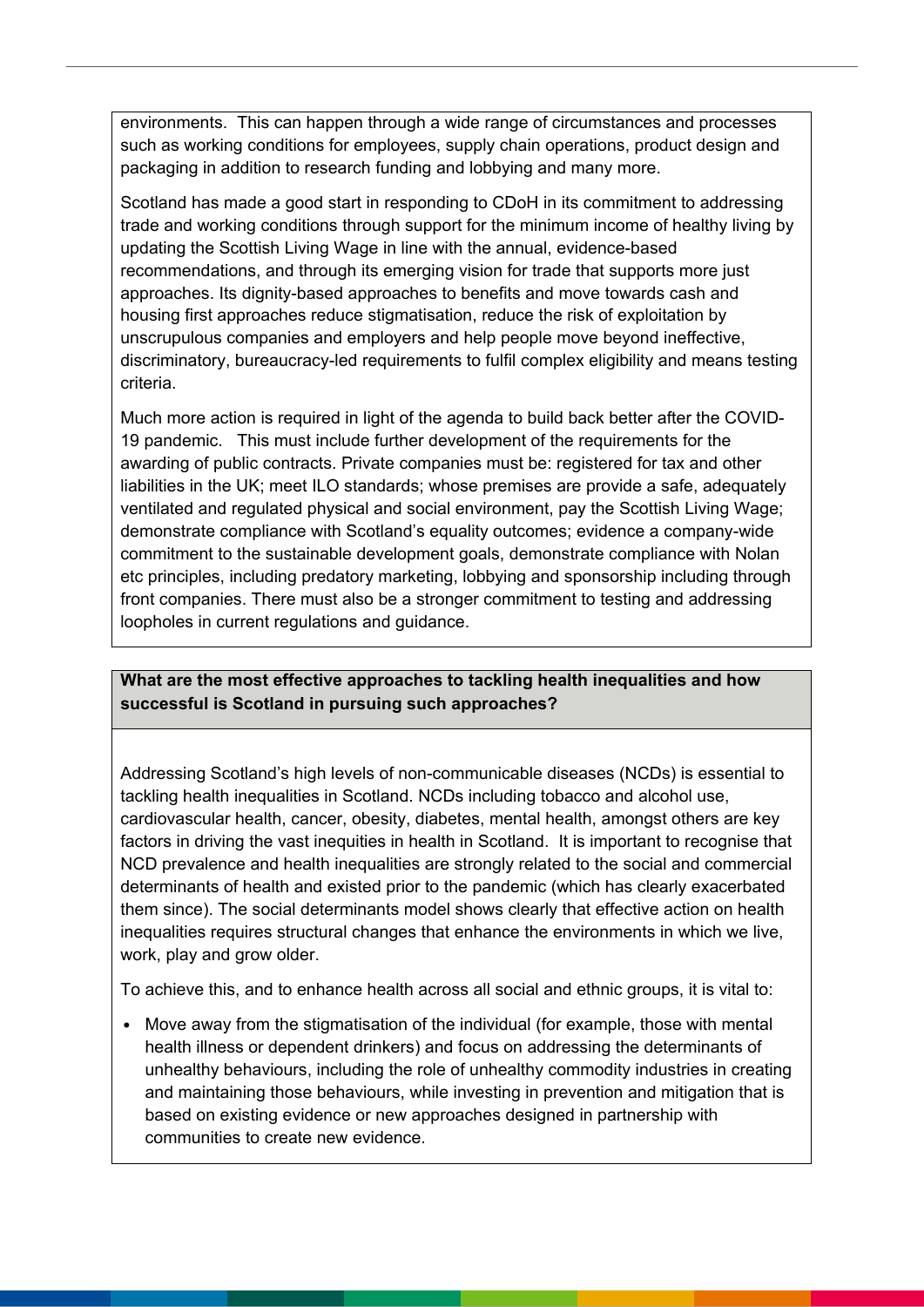- Plan for the short, medium and long term whilst undertaking transparent regular review of progress including collecting and sharing of data publicly. Utilising tools such as the Smoking Toolkit Study: Smoking in Scotland<sup>[5](#page-2-0)</sup> dataset which is supported by SPECTRUM to gain insights in addition to data held by Public Health Scotland and others.
- Facilitate and nurture relationships across the sectors including national and local government, NHS academia and third party sector in addition to advocacy, voluntary and statutory sectors.
- Recognising that UCI/the private sector have an inherent conflict of interest when it comes to public health and so excluding them from decision making processes and limiting their role within policy discussions and options for delivery.

## **What actions would you prioritise to transform the structural inequalities that are the underlying cause of health inequalities?**

Health inequalities are underpinned by the unequal distribution of income, power and wealth; therefore, priorities need to include the development of more sustainable, equitable and healthier contexts for people to live their lives. Addressing the underlying causes of inequalities will require a whole system approach that rapidly reduces social and economic inequalities (including eradicating child poverty, educational disparities) as well as robust action on NCD prevention (including evidence-based public health interventions) and healthcare.

Increasing price, restricting marketing and controlling availability are recognised by the World Health Organisation (WHO) as three of the most effective and cost-effective approaches to reducing health harm<sup> $6$ </sup>. To date, whilst some promising progress has been made in respect of pricing and marketing of unhealthy commodities in Scotland, more can and should be done:

**Pricing**: It is well established that increasing the price of unhealthy commodities has proequity effect on socioeconomic disparities in unhealthy behaviours, including smoking. There is an urgent need to consider innovative pricing options designed to address purchasing, consumption and availability including introducing a public health levy on businesses profiting from the sale of unhealthy products, raising the level of MUP for alcohol, and introducing a MUP for tobacco. There is evidence that introduction of minimum unit pricing (MUP) for alcohol in Scotland has reduced alcohol consumption levels and there was evidence of a reduction to the number of hospital admissions from alcohol-related liver conditions and a 10% reduction in alcohol related deaths in the year following the policy's implementation. The full implications and impact of the COVID-19 pandemic are not yet fully understood. However, in 2020, the number of alcohol specific deaths increased 17% to reach the highest level since 2008 and 1,190 people were reported to have died due to alcohol specific causes. Thus, the pandemic has potentially reversed some of the impact of MUP in Scotland. Researchers at the University of

<span id="page-2-1"></span><span id="page-2-0"></span>j <sup>5</sup> The Smoking Toolkit Study: Smoking in Scotland www.smokinginscotland.info <sup>6</sup> [https://www.who.int/ncds/management/WHO\\_Appendix\\_BestBuys\\_LS.pdf](https://www.who.int/ncds/management/WHO_Appendix_BestBuys_LS.pdf)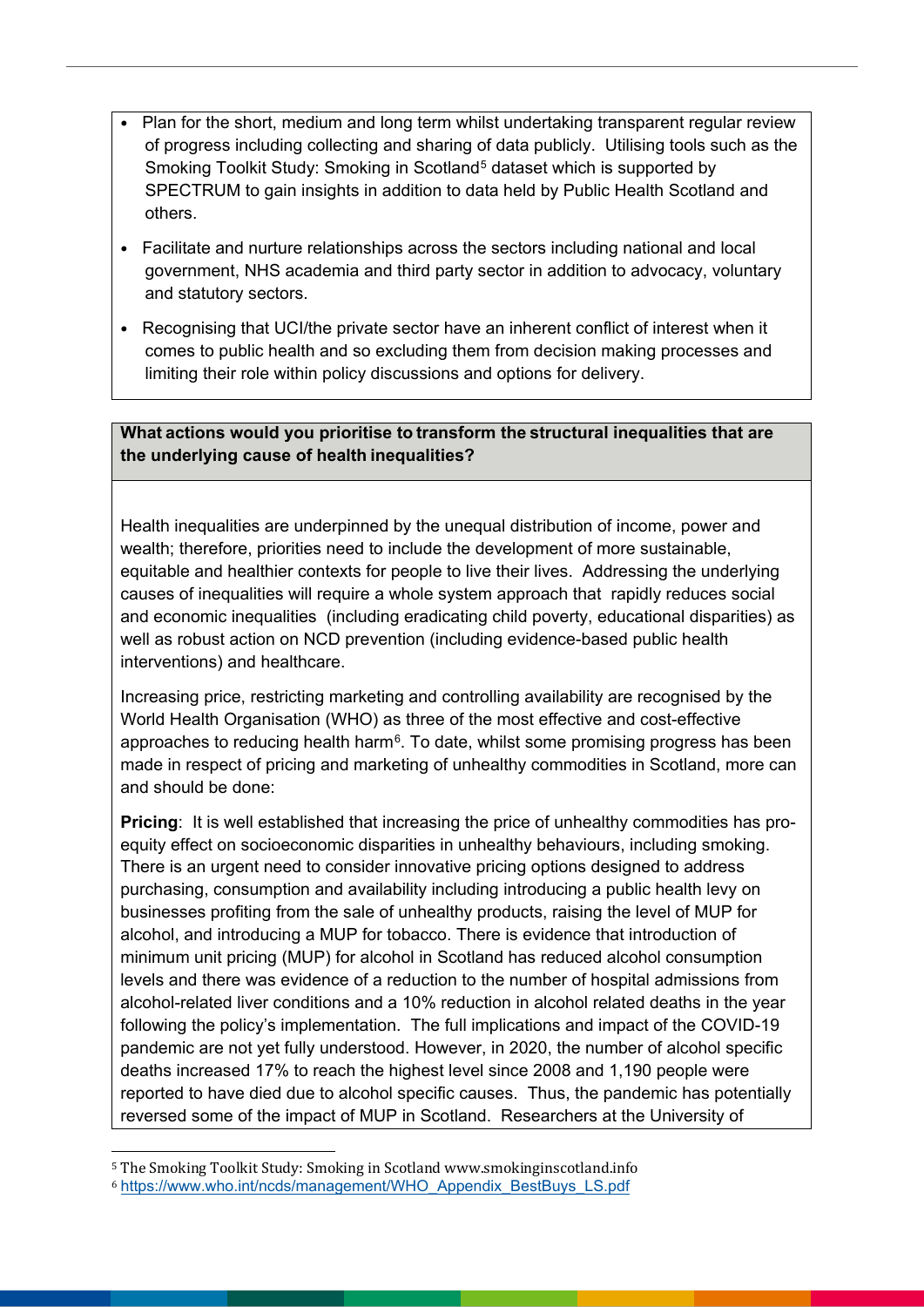Sheffield<sup>[7](#page-3-0)</sup> have previously estimated that a minimum price of 60p would provide double the reduction in deaths and hospital admissions compared to a 50p MUP, and that 70p would deliver three times the effect. Based on the retail price index a minimum unit price of 50 pence in 2012 is equivalent to 61p in 2021. Action to review MUP in line with the Scottish Government promise to review it within two years of implementation is essential. The review, which has not yet taken place due to the pandemic, should consider uprating MUP to at least 65p.

**Availability**: Tobacco, alcohol and ultra-processed food products remain highly available in Scotland (e.g. 10,000 tobacco retailers across the country). The 'next frontier' of NCD prevention policies require robust action to reduce the availability of these products through e.g. the licensing of tobacco retailers, more robust implementation of overprovision policies in alcohol licensing, and the implementation of exclusion zones banning sales around 'child spaces', such as schools via the planning and/or licensing systems.

**Marketing**: The Scottish Government is limited to some extent with regards the action it can take on the promotion and marketing of unhealthy products such as tobacco, nicotine products, alcohol and unhealthy food. Some key aspects of the marketing mix are reserved to the UK Government such as television and broadcast marketing. Competency over digital marketing is currently a matter of dispute between the Scottish and UK governments. However, the Scottish Government does have competency over certain parts of the marketing mix and should take action to restrict the marketing of unhealthy commodities where it can. For example, outdoor advertising (on billboards, bus stops), advertising on transport and sports and events sponsorship. Scotland should also seek to support new legislation to restrict the marketing of unhealthy products at UK level, and push for the UK Government to go further where possible.

For example, On 28th December 2020, the UK Government announced new legislation implementing restrictions on promotions of HFSS (high in fat, sugar and salt) products by location and price in retail settings that sell food and drink in-store and online in England (UK Government, 2020T. The announcement outlined that retailers that sell food and drink will no longer be able to place HFSS products at store entrances, aisle ends, checkouts or online equivalents (entry pages, landing pages and shopping basket or payment pages). In addition, volume price restrictions will also prohibit retailers from offering price promotions such as 'buy-one-get-one-free' or '3 for 2' offers on HFSS products.

This new legislation is a move in the right direction, as it contributes to addressing the obesogenic food environment, moving the UK food environment away from one that pervasively promotes HFSS products. Although some supermarkets have already voluntarily removed HFSS products from checkouts (Ejlerskov et al., 2018), this new legislation ensures all medium and large retailers are bound by the same regulation. However, the development, implementation, monitoring and evaluation of such legislation must be robust and allow for amendments to be made as new evidence arises or as

<span id="page-3-0"></span> <sup>7</sup> Model-based appraisal of the comparative impact of Minimum Unit Pricing and taxation policies in Scotland: https://www.sheffield.ac.uk/polopoly\_fs/1.565373!/file/Scotland\_report\_2016.pdf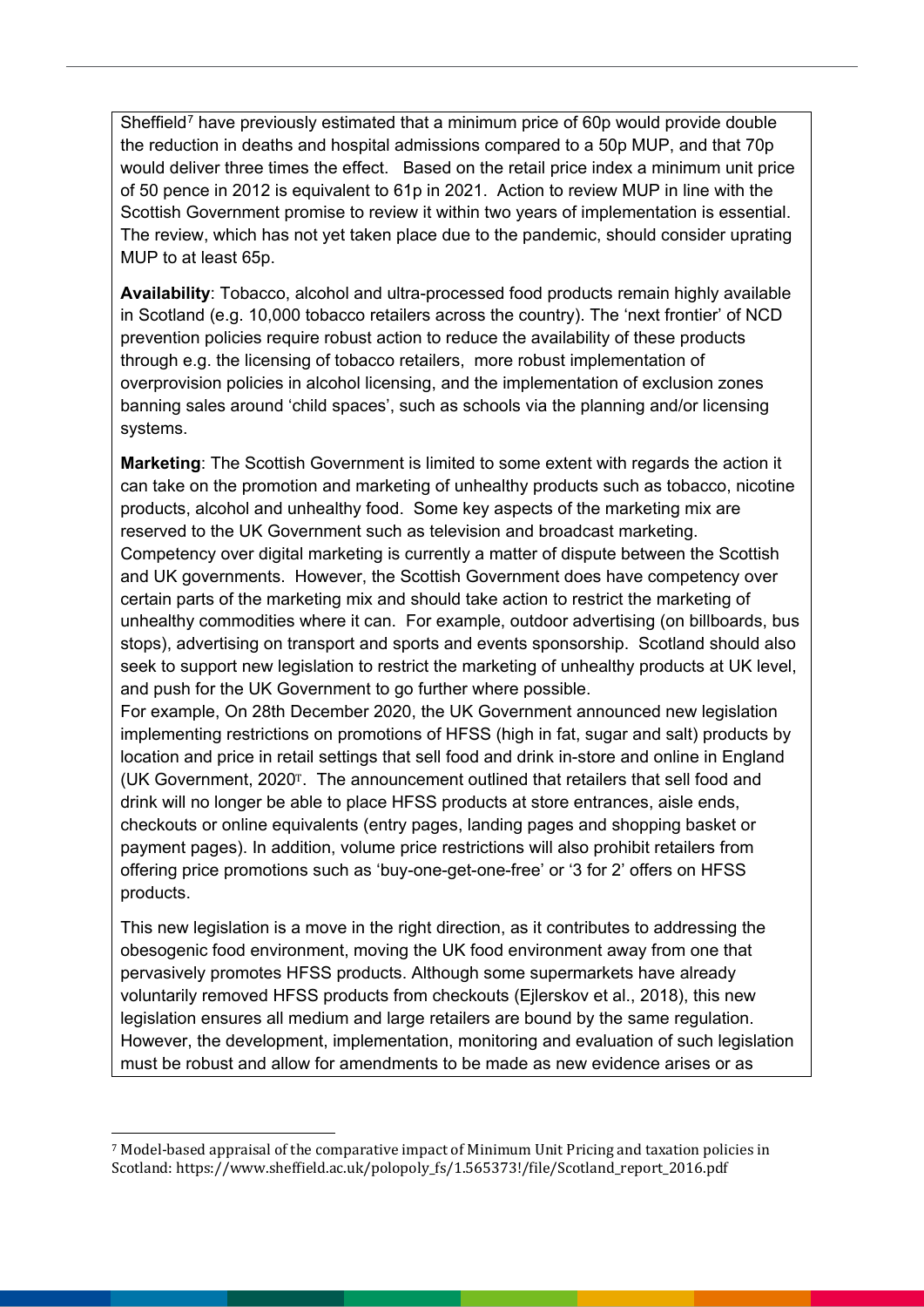industry identify new ways to circumvent rules. The Scottish Government should take steps to support monitoring and evaluation where possible.

Although this policy is a promising step in the right direction, there are some concerns as to the scope of the policy, particularly the exemption of micro and small retailers from the legislation. If retailers employ less than 50 employees, even if this retailer is part of a medium or large brand, they are exempt from this new promotion legislation. This could result in continued, albeit less, exposure to promotions that encourage increased selection, purchasing and consumption of HFSS products, which would undermine the aim of the policy and broader public health goals. The Scottish Government should push the UK Government to keep this exemption under review and advocate for the inclusion of data and evidence on the impact of the exemption on policy implementation in any evaluation.

**Conflicts of interest**: The actions of unhealthy commodity producers can affect everything from consumption patterns of a particular product, to the social norms surrounding when and how much of it we use, to how normal and desirable children perceive products to be, to the tax and regulatory frameworks surrounding such products, the science regarding its harms and benefits, how policy-makers view the problem and its causes, and the framing of possible solutions in the mind of the public. Addressing NCDs requires an understanding of the CDOH and the actions of UCIs in driving them. It requires policy makers to be aware of attempts by UCIs to influence their decision-making and to actively manage conflicts of interest. The WHO Framework Convention on Tobacco Control (FCTC) Article 5.3 is the best international example of good practice in this area, intended to protect public health policy from the influence of the tobacco industry. A similar approach needs to be applied across other UCIs.

Research published by SPECTRUM and the NCD Alliance exposed UCI tactics during the COVID-19 pandemic, serving to illustrate UCI agility to use a global health crisis to promote brands, products and corporations whose economic interests frequently conflict with public health goals $8$ .

The report identified broad categories of strategic responses to the pandemic from UCIs:

- Adapting marketing and promotion of products;
- Corporate social responsibility and philanthropy;
- Pursuing partnerships and collaborations; and
- Shaping policy environments.

The report highlights the exploitation of the COVID-19 pandemic by UCIs to advance preferred policy positions, particularly as governments struggle to reconcile health objectives with economic and trade imperatives.

Key activities highlighted include:

- Lobbying to have unhealthy commodities designated as 'essential' products;
- Petitioning to accelerate the easing of lockdown;
- Working to undermine health and environmental regulations; and
- Attempting to shape strategies for economic recovery.

<span id="page-4-0"></span> <sup>8</sup> Signalling Virtue, Promoting Harm: Unhealthy commodity industries and COVID-19: https://ncdalliance.org/sites/default/files/resource\_files/Signalling%20Virtue%2C%20Promoting%20H arm\_Sept2020\_FINALv.pdf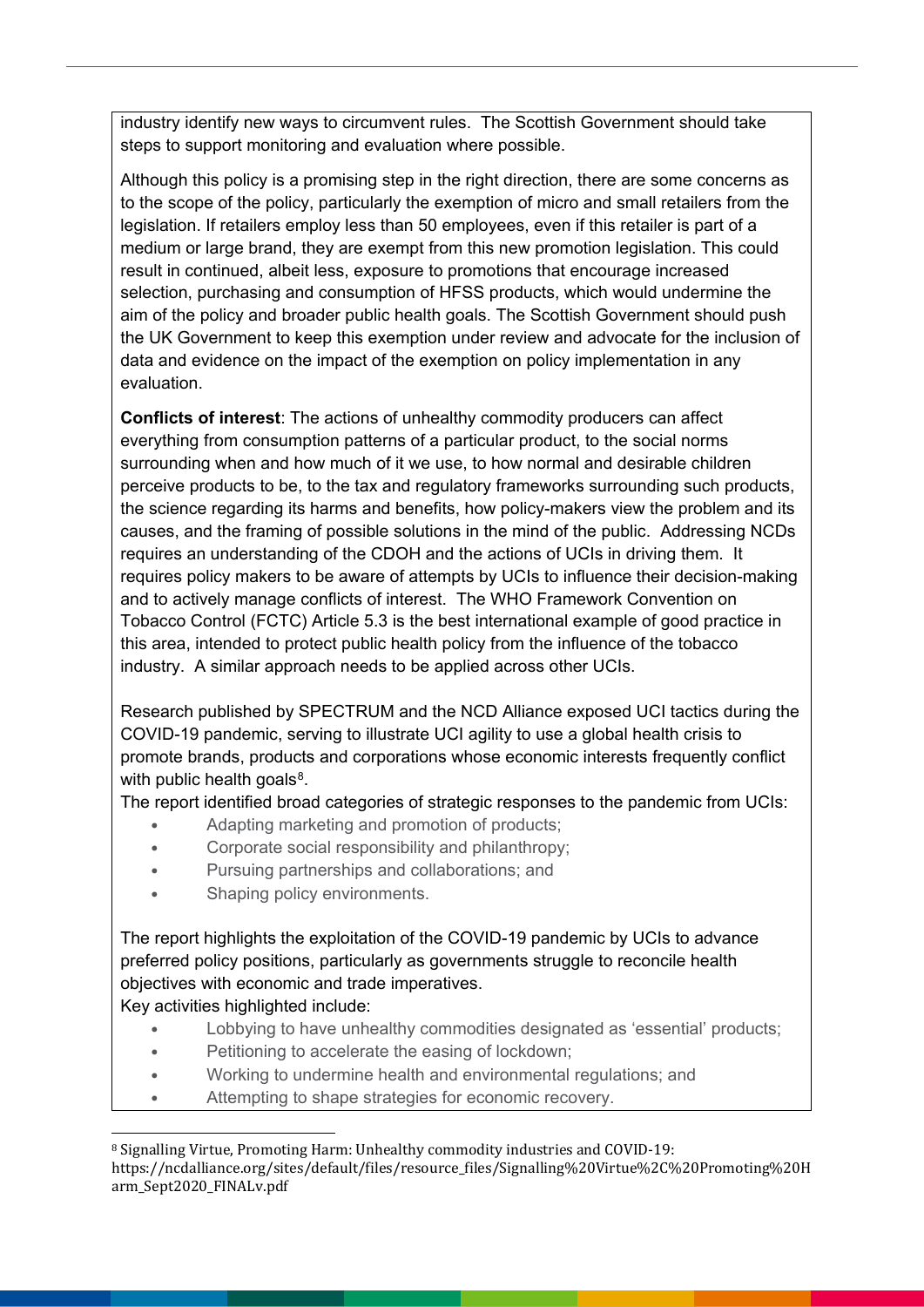We have seen clear examples of these activities here in Scotland and UK. The report highlights several Scottish case studies including the Scottish Food and Drink Federation publicly congratulating the Scottish Government's decision to withdraw a new bill introducing restrictions on junk food promotions in Scotland; and The Scotch Whisky Association calling for the Scottish Government to abandon proposed advertising restrictions on alcohol and offering to engage in "a sustained dialogue with government on smart taxation" in order to support the post-COVID-19 recovery.

These examples from Scotland, along with submissions from around the world, indicate an extraordinary range and scale of responses to COVID-19 from unhealthy commodity industries, reflecting extensive efforts on the part of these industries to be viewed as contributing to the pandemic response. These activities serve to promote these industries' core interests by promoting products, enhancing reputations, and building political influence. They distract from the role of UCIs in harming population health, which made us more vulnerable to COVID-19. Collectively, the actions outlined in the report raise concerns about the prospect of the involvement of unhealthy commodity industries in the pandemic response directing public policy efforts away from broader health and social goals and towards the entrenchment of industry interests.

**Tobacco control**: Whilst England and Wales aim to be smoke-free by 2030, the target in Scotland is to create a tobacco-free generation by 2034 and so protect children born since 2013 from tobacco so that when they start to turn 21 (from 2034) they will be tobacco-free and Scotland will remain tobacco-free for generations to come after is ambitious. Much progress has been made to date with respect to smoke-free environments however additional progress could be made by considering support for a UK-wide move to raise the age-of-sale from 18 to 21. This was reported to be supported by 54% of 18-24 year olds (and 63% of adults) and could reduce the number of smokers aged 18-20 by almost one third with the added bonus of a predicted associated cumulative reduction over time5. Provision of financial incentives for pregnant women to quit has proven to be a motivational tool for pregnant women and, as part of a comprehensive quit support package, is the only intervention which has impacted smoking rates in pregnancy in recent times as shown in Glasgow, Manchester and the North East<sup>9</sup>. Further research in Scotland found that those receiving financial incentives were more than twice as likely to succeed in quitting<sup>[10](#page-5-1)</sup>.

**What has been the impact of the pandemic both on health inequalities themselves and on action to address health inequalities in Scotland?**

**Please note, the Committee is interested in hearing about both positive and negative impacts.**

<span id="page-5-0"></span>j <sup>9</sup> Evidence into Practice: Supporting smokefree pregnancies through incentive schemes. Smoking in pregnancy challenge group[. https://smokefreeaction.org.uk/wp-content/uploads/2019/10/2019-](https://smokefreeaction.org.uk/wp-content/uploads/2019/10/2019-Challenge-Group-Incentives-Briefing_v4-FINAL.pdf) [Challenge-Group-Incentives-Briefing\\_v4-FINAL.pdf](https://smokefreeaction.org.uk/wp-content/uploads/2019/10/2019-Challenge-Group-Incentives-Briefing_v4-FINAL.pdf)

<span id="page-5-1"></span><sup>10</sup> [Financial incentives for smoking cessation in pregnancy: randomised controlled trial | The BMJ](https://www.bmj.com/content/350/bmj.h134)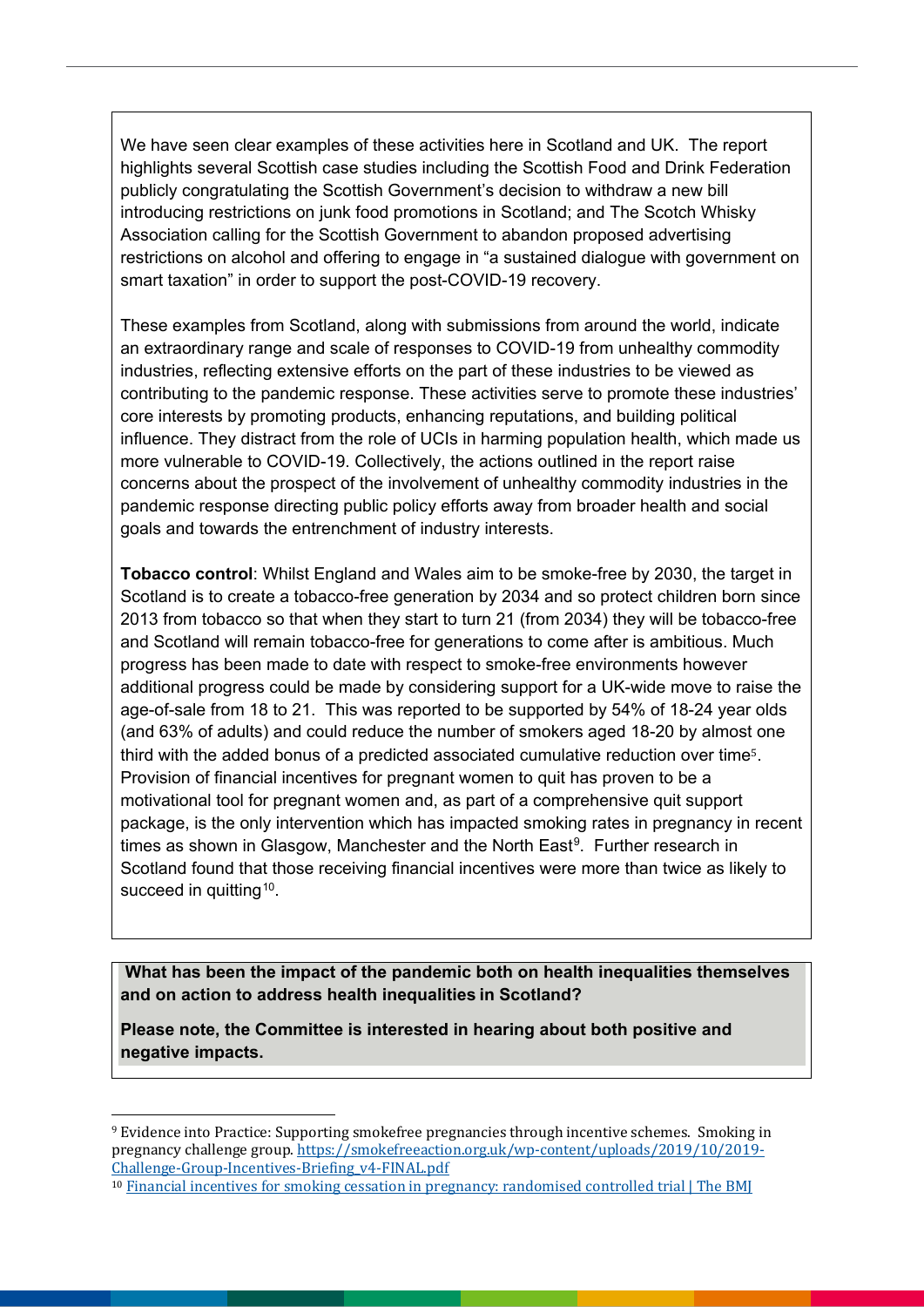The COVID-19 pandemic has bolstered and intensified existing health inequalities in Scotland. Many of inequalities experienced during the pandemic were pre-existing and the action to address them must recognise this.

The situation has been usefully characterised as a 'syndemic pandemic', i.e. a cooccurring, synergistic pandemic which closely intersects with, and aggravates, existing social conditions (e.g. economic/financial status, education, wellbeing, housing and environmental factors) and NCDs. This has resulted in a in an unprecedented fall in life expectancy since the start of pandemic. Further, minority ethnic populations are disproportionately affected by COVID-19 – specifically those of South Asian background who were around twice as likely to die from COVID-19 compared to white people. The reasons for this and action required have been set out in the reports produced by the Expert group; the underlying issues of systemic racism, precarious employment etc. and lack of data to identify and monitor inequity and harm must be addressed.

Prior to the pandemic, it was already recognised that those marginalised by society such as prisoners or the homeless, those living in poverty or in the most deprived areas experienced higher rates of non-communicable diseases and from a younger age. The Poverty Alliance and Get Heard Scotland undertook conversations with a number of families directly experiencing poverty in Scotland to understand what works, what doesn't and what needs to change to tackle poverty<sup>[11](#page-6-0)</sup>. The report identified a number of challenges that were exacerbated by the pandemic across a range of areas including employment, education, health care and support structures.

Individuals who already had poorer mental or physical health are also more likely to have lower incomes and fewer social and material resources and as such felt the impact of the pandemic more keenly. The pandemic also interrupted the delivery of education at primary, secondary and tertiary levels for younger people and children. Those with additional physical or educational support needs and/or living in poverty felt this more keenly; arrangements to stop them falling behind varied between local areas, often between schools and colleges. This interruption led to challenges for working parents and guardians with the burden of supporting children mainly – but not always - falling on women. Loss of employment and income affected those in lower-paid jobs, those in precarious employment and in those in certain sectors more than others (such as tourism or hospitality).

Following the COVID-19 lockdown, smoking prevalence increased amongst younger adults although there was also an increase in the number of younger smokers attempting to quit. Higher levels of alcohol consumption amongst all adults was reported and in particular amongst women and those in less advantaged areas<sup>12</sup>. Those living in more advantaged areas were more likely to attempt to reduce their alcohol consumption levels. The introduction of minimum unit pricing (MUP) in Scotland has reduced alcohol consumption levels and there is evidence of a reduction to the number of hospital

<span id="page-6-1"></span>content/uploads/2021/11/TPA\_GHS\_Project\_Research\_Report\_FINAL\_proof\_02-1.pdf <sup>12</sup> Jackson, SE, Beard, E, Angus, C, Field, M, Brown, J. Moderators of changes in smoking, drinking and quitting behaviour associated with the first COVID-19 lockdown in England. Addiction. 2022; 117: 772– 783. https://doi.org/10.1111/add.15656

<span id="page-6-0"></span><sup>&</sup>lt;sup>11</sup> Living though a pandemic: Experiences of low-income families in Renfrewshire and Inverclyde https://www.povertyalliance.org/wp-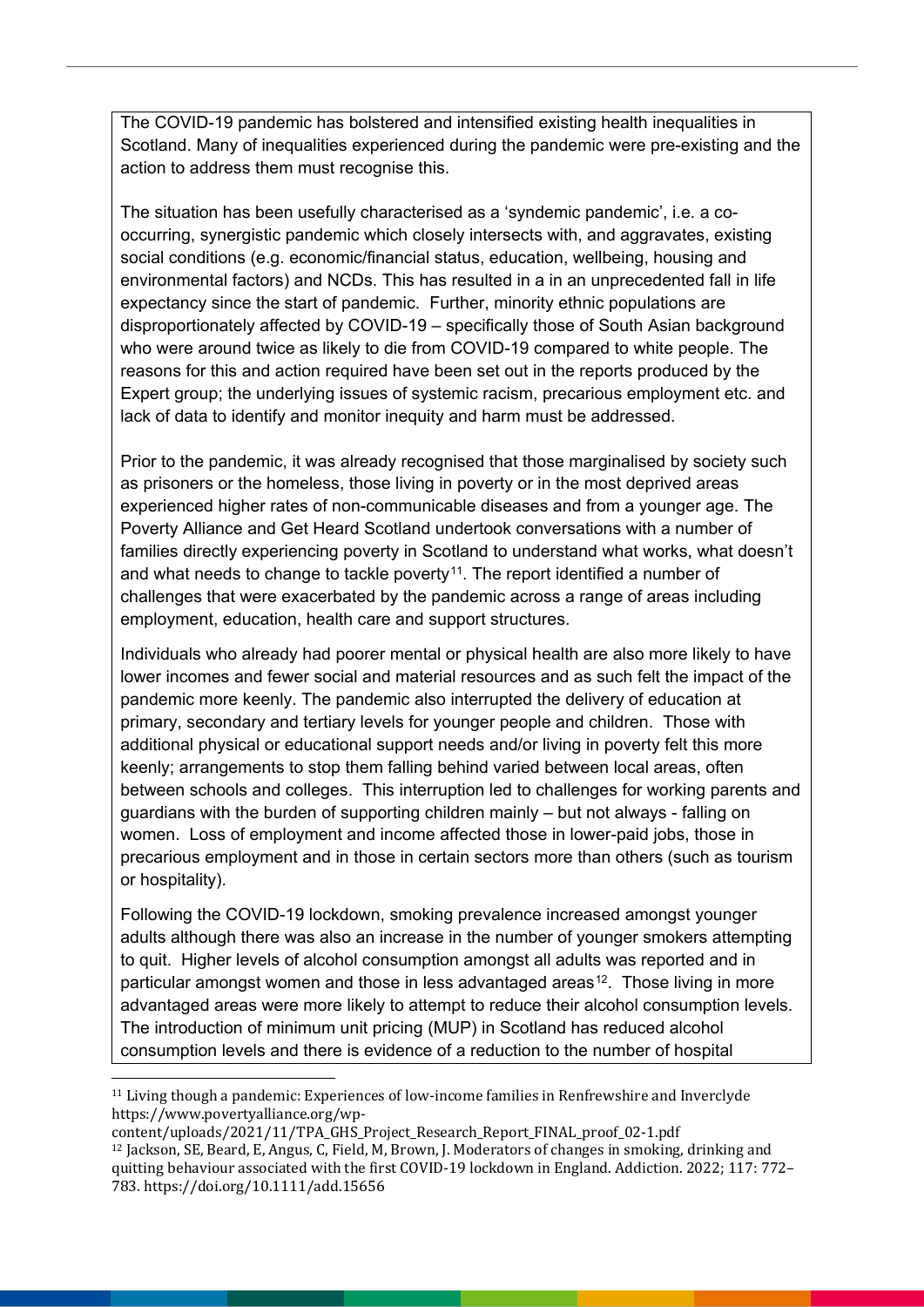admissions from alcohol-related liver conditions and a 10% reduction in alcohol related deaths.

The full implications and impact of the COVID-19 pandemic are not yet fully understood. However, in 2020, the number of alcohol specific deaths increased 17% to reach the highest level since 2008 and 1,190 people were reported to have died due to alcohol specific causes. Thus, the pandemic has reversed some of the impact of MUP in Scotland. Researchers at the University of Sheffield<sup>[13](#page-7-0)</sup> have previously estimated that a minimum price of 60p would provide double the reduction in deaths and hospital admissions compared to a 50p MUP, and that 70p would deliver three times the effect. Based on the retail price index a minimum unit price of 50 pence in 2012 is equivalent to 61p in 2021.

Research published by SPECTRUM and the NCD Alliance exposed UCI tactics during the COVID-19 pandemic, serving to illustrate UCI agility to use a global health crisis to promote brands, products and corporations whose economic interests frequently conflict with public health goals (see previous section). These tactics distract from the role of UCIs in harming population health, which made us more vulnerable to COVID-19. Collectively, the actions outlined in the "Signalling Virtue, Promoting Harm" report raise concerns about the prospect of the involvement of unhealthy commodity industries in the pandemic response directing public policy efforts away from broader health and social goals and towards the entrenchment of industry interests.

Access to effective healthcare is a determinant of health. Investment in prevention and in addressing health and healthcare inequalities had already been largely stagnant since the 2008 recession. The COVID-19 pandemic has compounded this, increasing the need for preventive and primary care services, increased the screening backlog and impacted on quality of life through delays to treatment for pre-existing and suspected new health conditions, including mental health problems, cancer and rehabilitation services -all of which provided examples of the inverse care law before the pandemic. There are insufficient data publicly available to determine if the existing healthcare inequities have worsened during the pandemic but ONS data on the increase in avoidable mortality indicates that this is likely.

## **Can you tell us about any local, regional or national initiatives throughout the pandemic, or prior to it, that have helped to alleviate health inequalities or address the needs of hard to reach groups? How can we sustain and embed such examples of good practice for the future?**

N/A

#### **How can action to tackle health inequalities be prioritised during COVID-19 recovery?**

<span id="page-7-0"></span>j  $^{13}$  Model-based appraisal of the comparative impact of Minimum Unit Pricing and taxation policies in Scotland: https://www.sheffield.ac.uk/polopoly\_fs/1.565373!/file/Scotland\_report\_2016.pdf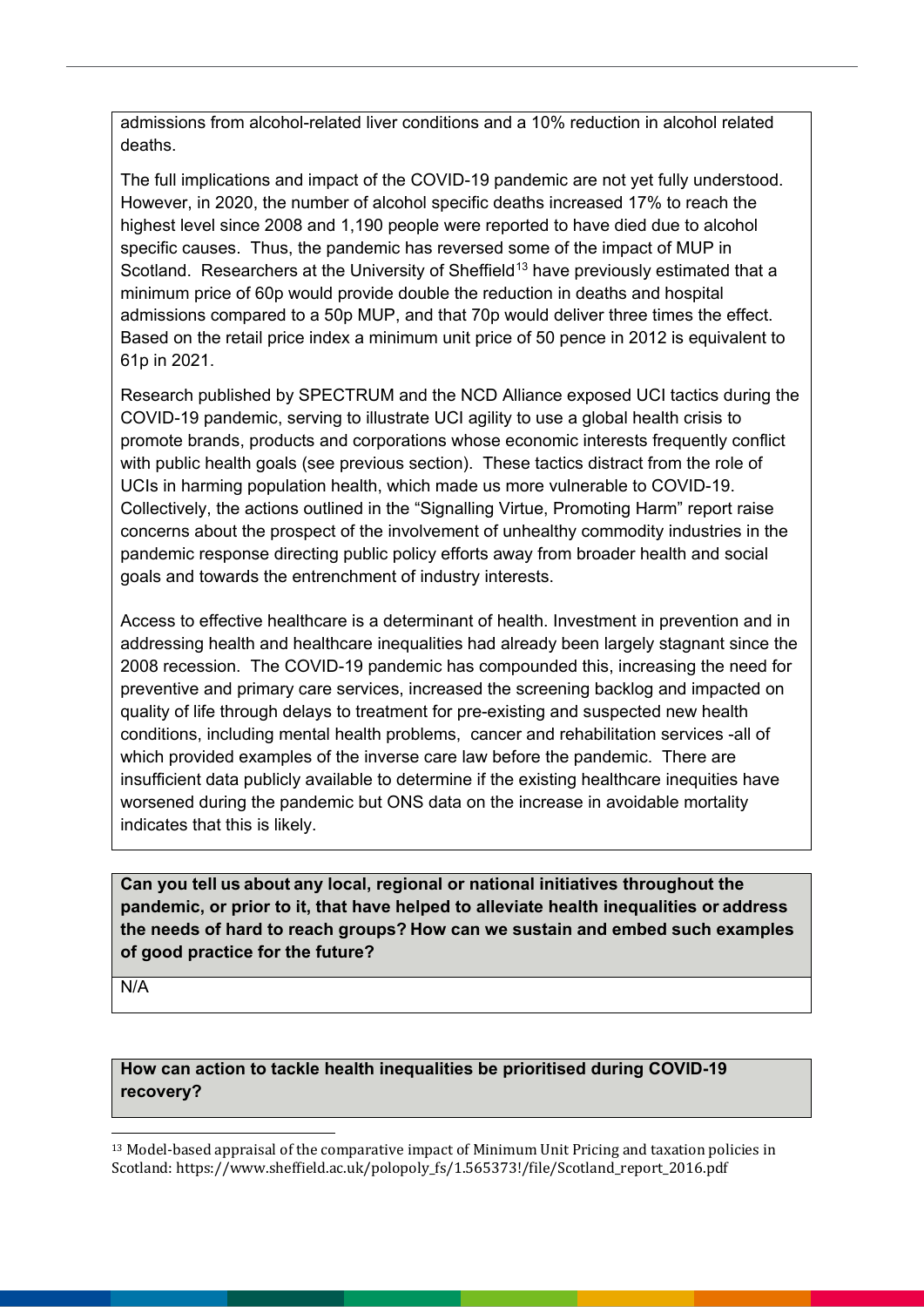As outlined in previous sections, many of the health inequalities within Scotland existed prior to the pandemic and action should be prioritised as part of the aim to build back better.

A potentially unseen benefit of the pandemic has been a greater appreciation of nature and extent of health inequalities in Scotland. The pandemic has provided a public lens into the social, geographical and ethnic inequalities, and some of the underlying ecological drivers. Therefore this offers an opportunity for the development of new and effective public health policies designed to enhance the social determinants of health.

**What should the Scottish Government and/or other decision-makers be focusing on in terms of tackling health inequalities?  What actions should be treated as the most urgent priorities?**

The Poverty Alliance and Get Heard Scotland undertook conversations with a number of families directly experiencing poverty in Scotland to understand what works, what doesn't and what needs to change to tackle poverty<sup>[14](#page-8-0)</sup>. The report identified a number of challenges that were exacerbated by the pandemic across a range of areas including employment, education, health care and support structures. Ensuring that people have the minimum income required for healthy living in the short term, a mixture of cash, goods, services, affordable housing, improvement in employment conditions and practical support is required. This can be enabled through the provision of a real Living Wage to all workers. This requires urgent attention in the services that were essential during the pandemic.

As outlined in the Get Heard report, the pandemic has resulted in an increase in mental health issues. Support services and resources that are accessible and community based which address the needs of those on low incomes is strongly encouraged whist action to address stigma will make these services available to those that need them.

Significant drivers of health inequalities include inequitable exposure to unhealthy commodities such as alcohol, tobacco and foods high in salt, sugar and fat. Together with price, loopholes in regulation, marketing and advertising, these increase the inequalities in consumption.

The Government must do more to understand people's daily 'activity spaces' and how their experiences of alcohol, tobacco and food stimuli vary amongst different groups (e.g. young people, smokers), and the extent and nature of exposure to unhealthy commodity environments for more vulnerable populations (e.g. problem drinkers, poor mental health). In order to reduce consumption levels, the Scottish Government must focus on the availability, pricing and promotion of these goods in addition to setting clear goals and targets to protect young people and children from exposure to them.

#### **Pricing & Availability**

<span id="page-8-0"></span>j <sup>14</sup> Living though a pandemic: Experiences of low-income families in Renfrewshire and Inverclyde https://www.povertyalliance.org/wp-

content/uploads/2021/11/TPA\_GHS\_Project\_Research\_Report\_FINAL\_proof\_02-1.pdf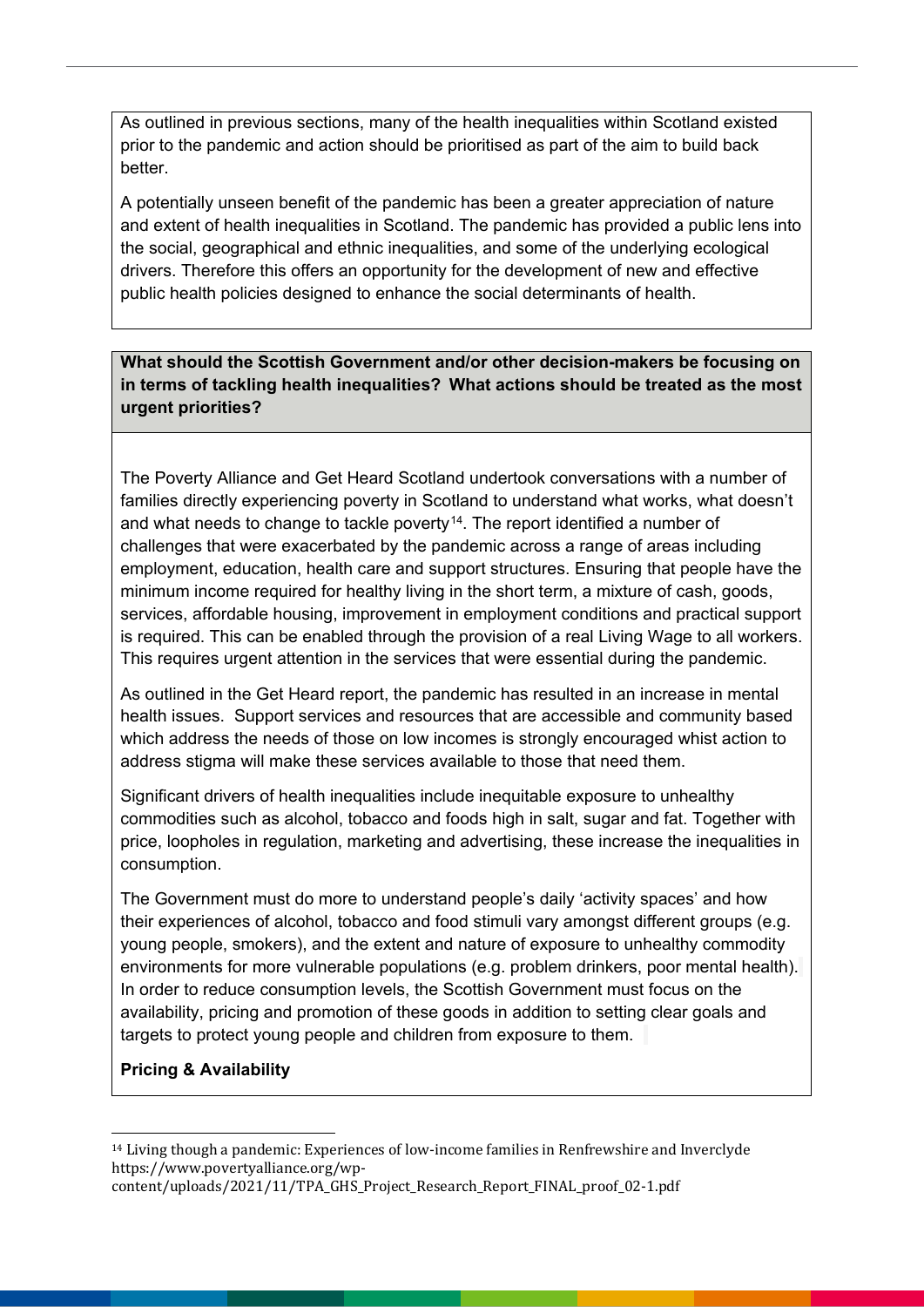Policymakers must identify measures to counter industry tactics that enable the continued sales of cheap tobacco which encourages tobacco consumers with little or no disposable income living in the most deprived areas to continue to smoke – this contributes to health inequalities. Research undertaken by Professors Niamh Shortt and Jamie Pearce at the University of Edinburgh, in collaboration with colleagues from NHS Health Scotland, the University of East Anglia and the MRC/CSO Social and Public Health Sciences Unit at the University of Glasgow, investigated how tobacco price varied across 270 Scottish convenience stores<sup>15</sup>. The team analysed more than 120,000 purchases within those stores during one week in April 2018 and compared retail price with neighbourhood income deprivation and whether the shop was in a rural or urban setting. The team discovered that the cost of tobacco varied markedly across neighbourhoods with the average purchase price found to be 50p less for a pack of 20 cigarettes, and 34p less for "roll your own" tobacco, in areas with highest income deprivation, compared with the most affluent neighbourhoods.

Therefore, the introduction of minimum tobacco pricing – and so increasing the price of the cheapest tobacco products - will support people in the most disadvantaged areas the most and potentially lead to the greatest health gains by preventing uptake and helping people to quit. It may also be beneficial to introduce a price cap in addition to MUP. Such a move would restrict the ability of tobacco companies to increase the price of expensive brands in order to maintain lower pricing for other brands (i.e. manage the tax rises in such a way as to retain an overall financial balance whilst retaining their customer base).

In Scotland, the average primary 6 age child will be within 10 meters of a shop selling tobacco around 43 times per week<sup>[16](#page-9-1)</sup>. For those in the most deprived area, the actual figure is 149 times per week whilst those in the least deprived the figure is just 23. The research that uncovered these figures, also demonstrated that there are almost 3 times more tobacco outlets in the most deprived areas when compared to the least deprived. The team used GPS trackers which showed that, on school days, children were exposed to tobacco sales in newsagents and convenience stores and from supermarkets in the main on weekends. It is not known how often a child has to view tobacco consumption, advertising or sales before they accept it as a normal behaviour without realising the health harms it causes. Whilst point-of-sale advertising of tobacco products is banned, it has not removed all reference to these products and so children are still aware of it. This is key because availability is a factor in why people begin smoking and why it is hard to quit. Most adult smokers start when they are adolescent and so reducing exposure to children today will reduce the number of adult smokers in future.

#### **Promotion & Regulation**

Adverts for unhealthy products are ubiquitous whilst regulatory approaches are not. Research undertaken by Dr Alex Barker and colleagues at the University of Nottingham has shown that young people in the UK are being exposed to excessive alcohol

<span id="page-9-0"></span>j <sup>15</sup> Shortt NK, Tunstall H, Mitchell R, et al Using point-of-sale data to examine tobacco pricing across neighbourhoods in Scotland Tobacco Control 2021;30:168-176. Doi: 10.1136/tobaccocontrol-2019- 055484)

<span id="page-9-1"></span><sup>16</sup> Caryl F, Shortt NK, Pearce J, et al. Socioeconomic inequalities in children's exposure to tobacco retailing based on individual-level GPS data in Scotland. Tobacco Control 2020;29:367-373. Doi: 10.1136tobaccocontrol-2018-054891)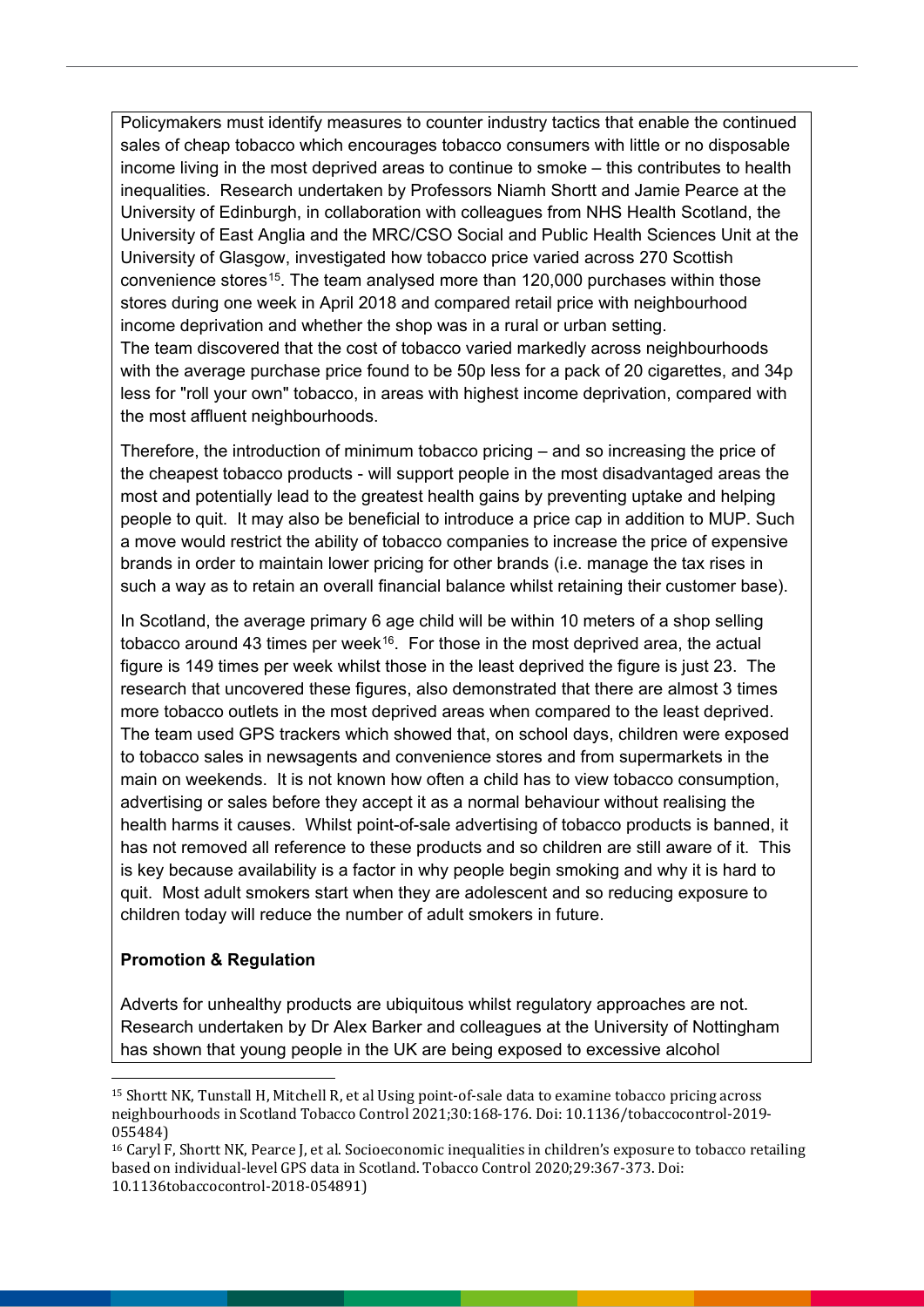advertisements during televised sporting events, which could lead to increased alcohol consumption in under 16s<sup>17</sup>. For example, during all 21 races in the 2018 F1 Championship, which aired on Channel 4, alcohol adverts were shown, leaving millions of children and young people exposed to alcohol imagery. Previous research<sup>[18,](#page-10-1)[19](#page-10-2),[20](#page-10-3)</sup> has shown that exposure to this type of imagery is associated with subsequent alcohol use among young people, and UK broadcasting regulations protect young people from advertising and alcohol content on UK television. The most prominent content was branding, occurring in 51% of race intervals and 7% of advertisement break intervals, appearing predominantly on billboard advertisements around the track, with the Heineken and Johnnie Walker brands being particularly prominent. The 21 races delivered an estimated 3.9 billion alcohol gross impressions to the UK population, including 154 million (95% CI 124 - 184) to children under the age of 16; and 3.6 billion alcohol gross impressions of alcohol branding, including 141 million impressions to children. Branding was also shown in race footage from countries where alcohol promotion is prohibited. However, alcohol promotion during sporting events is currently unregulated.

Further research from the University of Nottingham published in the Journal of Public Heath underlines the importance of the regulation of alcohol, tobacco and HFSS imagery in video-on-demand services<sup>21</sup>. These services are a known risk factor for the uptake and regular use of these products in young people. Following analyses of 11 original films released in the UK by Netflix and Amazon Prime Instant Video for alcohol, tobacco and junk food imagery, the results showed that alcohol content was most prevalent, appearing in 42% of the 5 minute intervals coded. HFSS imagery appeared in 35%, and tobacco in 27%.

When comparing original films across platforms, the results showed that exposure was similar between Amazon Prime Instant Video and Netflix. This is despite Amazon Prime Instant Video being subject to generally stricter regulation imposed by Ofcom, indicating that these measures are not enough to reduce exposure to alcohol, tobacco and HFSS imagery.

With the increasing popularity of VOD platforms among young adults, there is a clear need to regulation of tobacco, alcohol and HFSS imagery in original content in order to prevent youth exposure and limit future uptake.

Action should not be undertaken in partnerships with unhealthy commodities industries. For health, local authority, education and third sector organisations this could be added as statutory guidance as it is clearly not compatible with the legislation under which they are

<span id="page-10-0"></span><sup>-</sup> $17$  Barker A, Opazo-Breton M, Thomson E, et alQuantifying alcohol audio-visual content in UK broadcasts of the 2018 Formula 1 Championship: a content analysis and population exposureBMJ Open 2020;10:e037035. doi: 10.1136/bmjopen-2020-037035

<span id="page-10-1"></span><sup>18</sup> Chang F-ching, Miao N-fang, Lee C-mei, et al. The association of media exposure and media literacy with adolescent alcohol and tobacco use. J Health Psychol 2016;21:513–25

<span id="page-10-2"></span><sup>19</sup> Hanewinkel R, Sargent JD, Hunt K, et al. Portrayal of alcohol consumption in movies and drinking initiation in low-risk adolescents. Pediatrics 2014;133:973–82.

<span id="page-10-3"></span><sup>20</sup> Smith L, Foxcroft DR. The effects of alcohol advertising, marketing and portrayal on drinking behaviour in young people: systematic review of prospective cohort studies. BMC Public Health 2009;9:1–11.

<span id="page-10-4"></span><sup>21</sup> Khaldoon Alfayad, Rachael L Murray, John Britton, Alexander B Barker, Content analysis of Netflix and Amazon Prime Instant Video original films in the UK for alcohol, tobacco and junk food imagery, Journal of Public Health, 2021;, fdab022, https://doi.org/10.1093/pubmed/fdab022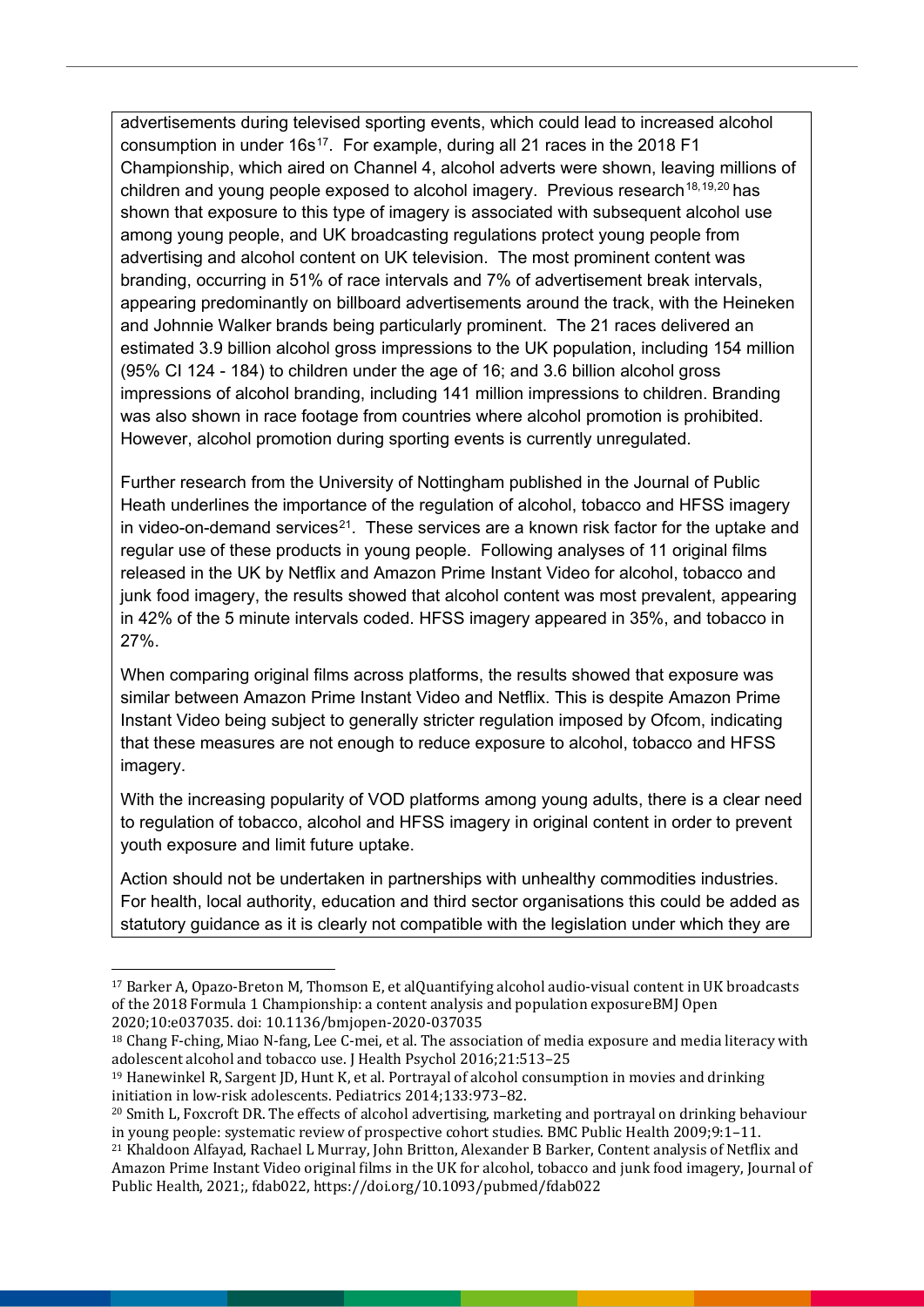established (noting the responsibility of Scottish Ministers 'to promote the improvement of the physical and mental health of the people of Scotland;

https://www.legislation.gov.uk/ukpga/1978/29/section/1A. Particularly clear in areas where they have no competence, such as in developing or implementing health interventions or health-related policies. Furthermore, public bodies must not rely on information generated by unhealthy commodities industries to educate the public –as this would also be incompatible with their public task. The alcohol industry information, for example, filters promotion of less effective interventions through organisations like Drinkaware.

Scotland has made a good start by its adoption of the UNICEF Baby Friendly initiative and Code of Marketing for Breastmilk substitution. The support of CMO and CNO has helped remove sponsorship for health and related events by baby milk substitute producers and their parent companies (many of whom also manufacture other unhealthy commodities).

# **What role should the statutory sector, third, independent and private sectors have in tackling health inequalities in the future?**

Tackling inequalities cannot be undertaken by one sector alone. It requires a whole system approach which includes representatives and stakeholders from across central and local government in addition to the NHS, advocacy and third sectors. Developing the skills to enable and facilitate collaboration by establishing communication channels which are clear and allow for the posing of questions which challenge the purpose and goals of the partnership. Placing an emphasis on co-production with and involvement of stakeholders in the co -design of solutions to address system challenges is key whilst also considering and amplifying of the voices of communities and marginalised populations most affected by health inequalities. Such action could help prevent new or emerging inequalities in the fast changing context of the aftermath of the COVID pandemic and generally uncertain context for low income households in particular.

Third sector and advocacy organisations require secure, long term funding so that their resources are not dissipated seeking multiple pots of short term funding on a competitive basis. The Community Empowerment Act and existing arrangements for acute crises could be deployed explicitly to address inequalities, given that, before the pandemic, the burden of disease associated with inequalities was equivalent (at time of analysis) to at least 5 pandemics $^{22}$ .

Limited attention to the causes means that the adverse influence of powerful Unhealthy Commodity Industries (UCI) continues to pose a significant barrier to progress in public health policy. Recent examples of UCI actions during the COVID-19 pandemic serve to illustrate the vulnerability of public health policies to corporate capture. Policy makers must be aware of attempts by UCIs to influence their decision-making, exclude industry

<span id="page-11-0"></span>j <sup>22</sup> Wyper, G.M.A., Fletcher, E., Grant, I. et al. Inequalities in population health loss by multiple deprivation: COVID-19 and pre-pandemic all-cause disability-adjusted life years (DALYs) in Scotland. Int J Equity Health 20, 214 (2021). https://doi.org/10.1186/s12939-021-01547-7